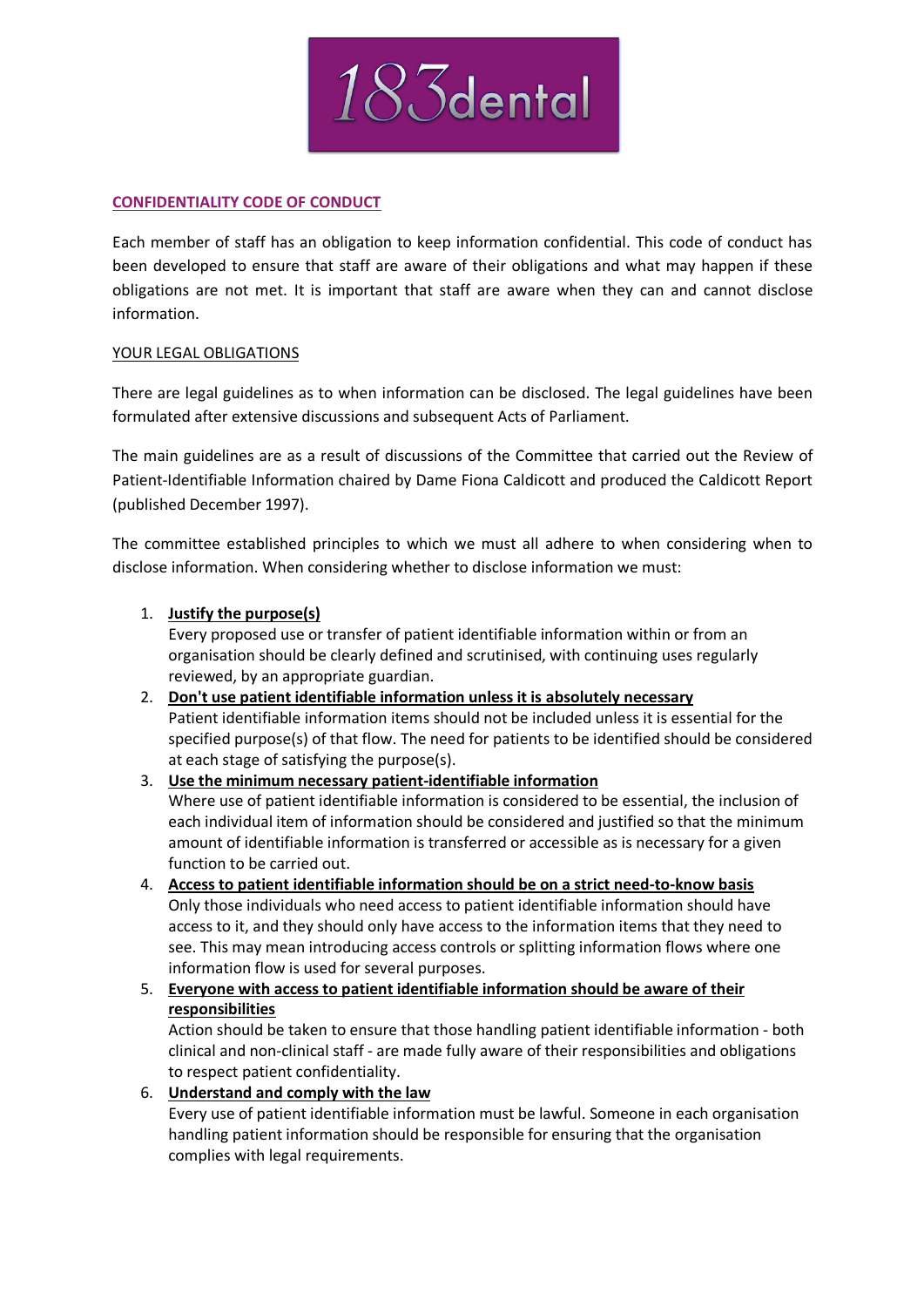These principles have been subsumed into the NHS confidentiality code of practice.

The General Dental Council is also clear in our obligations to keep information safe and further guidance can be found in their "Standards for Dental Professionals" at

http://www.gdc-uk.org/Dentalprofessionals/Standards/Pages/default.aspx

### OUR CURRENT SYSTEMS AND PROCESSES FOR PROTECTING PATIENT INFORMATION

We have existing Data Protection and Confidentiality Policies and procedures which we are all trained in.

We expect everyone in the practice to observe:

- Records must be kept secure and, in a location, where it is not possible for other patients or individuals to read them.
- Identifiable information about patients must not be discussed with anyone outside of the practice including relatives or friends.
- A school should not be given information about whether a child has attended for an appointment on a particular day. It should be suggested to the school that the child is asked to obtain the dentists signature on his or her own appointment card to signify attendance.
- Demonstrations of the practice's administrative/computer systems should not involve actual patient information.
- When talking to a patient on the telephone or in person in a public area like the reception, care should be taken that sensitive information is not overheard by other patients.
- Do not provide information about a patient's appointment record to a patients employer.
- **Messages about a patient's care should not be left with third parties or left on answering machines.** A message to call the practice is all that can be left.
- Recall cards and other personal information must be sent in an envelope.
- If a patient consents to email and/or text reminders and appointment information and the email address/mobile phone is shared, they must be made aware that other family members with the same email address /mobile phone may see details of that appointment.
- Disclosure of appointment books, record cards or other information should be not made available to police officers or inland revenue officials unless upon the instructions of the dentist.
- Patients should not be able to see information contained in appointment books, day sheets or computer systems.
- No patient information should be disclosed to representatives of NHS England for other such third parties without the permission of the Information Governance Lead, David Baker.
- Discussions about patients should not take place in the practices public areas or within ear shot of such areas.
- There may be occasions when in the routine running of our business, that access to our IT system by third parties is required. Details of these will be provided in the future once computer systems have been installed.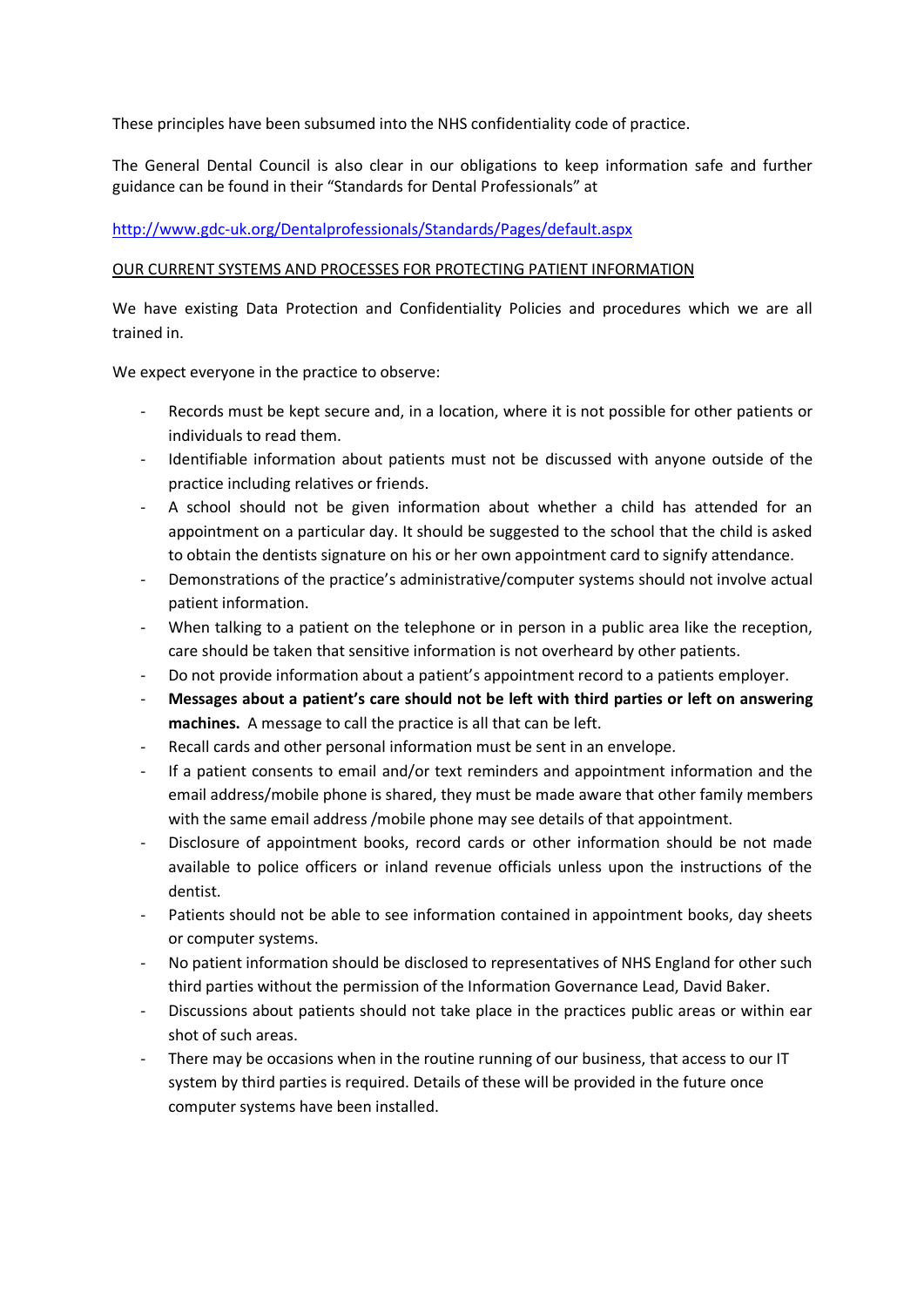- Access will only be permitted if it is required for hardware or software support. In all instances they cannot access our system without our authorisation. They will guide us through an online procedure which requires us to click that we consent to them accessing our system. You should seek permission from David Baker if you are unsure as to whether to allow access or not.
- If you are allowing access to our hardware provider, please ensure that the workstation being accessed is not logged onto the computer software so as to ensure that they cannot remotely access patient information.
- If you are at all unsure, DO NOT allow remote access.

# WHEN CAN INFORMATION BE DISCLOSED?

Responsibility for a disclosure rests with a patients' dentist and under no circumstances can any other member of staff make a decision to disclose.

### **When it is the public interest**

There are certain circumstances where the wider public interest outweighs the rights of the patient to confidentiality. This might include cases where disclosure would prevent a serious future risk to the public or assist in the prevention or prosecution of a serious crime.

# **Disclosure of Information necessary in order to provide care and for the functioning of the NHS.**

In practical terms, this type of disclosure means

- Transmission of claims/information to payment authorities such as the DPD/SDPD/CSA/BSA
- In more limited circumstances, disclosure of information to the NHS England
- Referral of the patient to another dentist or health care provider such as a hospital

### **Other circumstances**

- Where expressly the patient has given the consent to a disclosure
- Where disclosure is necessary for the purpose of enabling someone else to provide healthcare to the patient and the patient has consented to this sharing of information
- Where the disclosure is required by statute or is ordered by a court of law
- Where disclosure is necessary for a dentist to make a bona fide legal claim against a patient, when disclosure to a solicitor, court, or debt collecting agency may be necessary.

### WHO TO APPROACH IF YOU NEED A FOR ASSISTANCE AND ADVICE ON DISCLOSURE ISSUES

David Baker is the Information Governance Lead and he will be able to help with any of your questions regarding disclosures.

### POSSIBLE SANCTIONS FOR BREACH OF CONFIDENTIALITY OR DATA LOSS

We take a breach of confidentiality or data protection extremely seriously. The Information Commissioners Office can fine us up to £500,000 for a serious breach of data protection. We cannot stress enough how seriously such a breach will be treated.